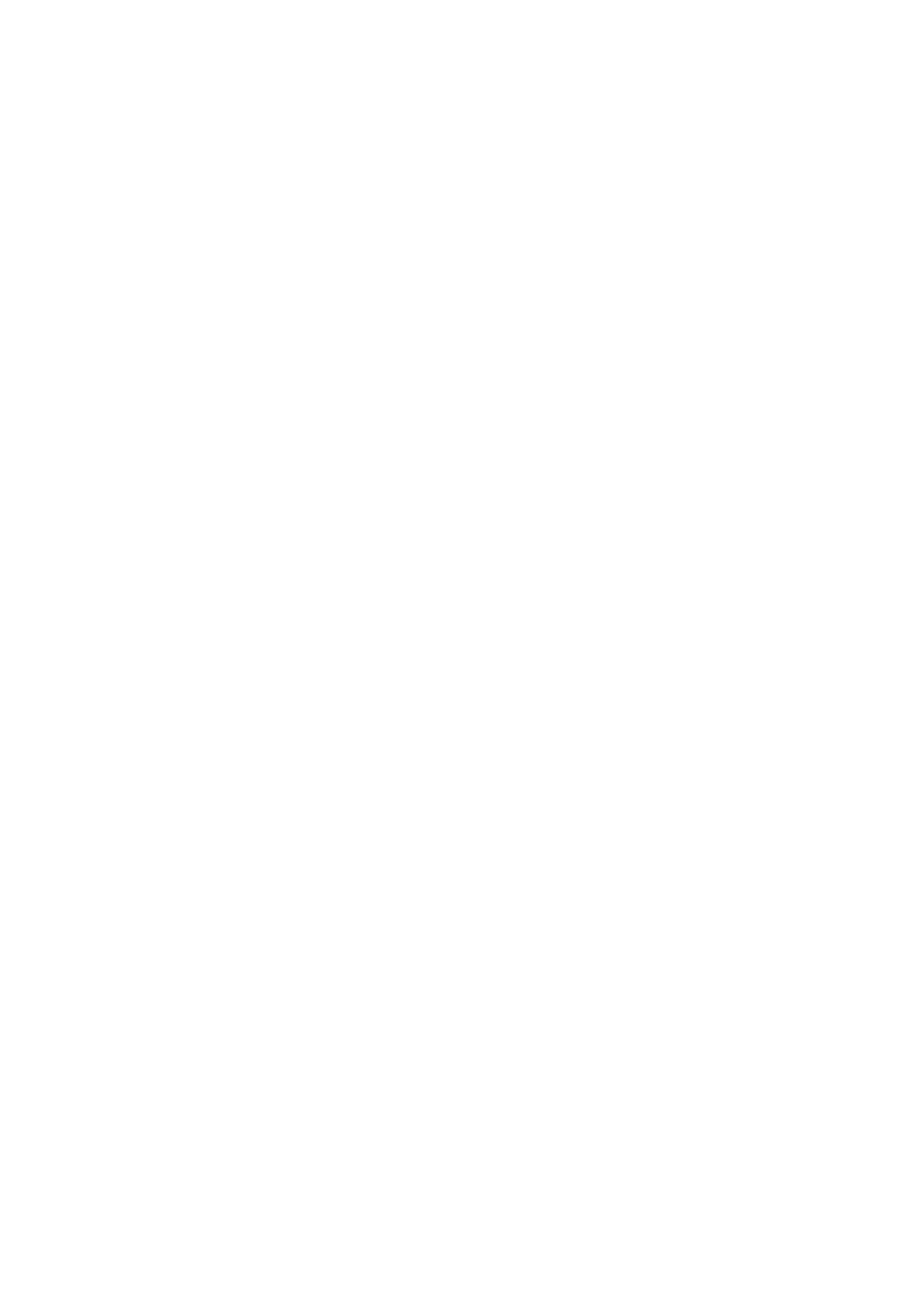## **The new standard in surface particle contamination measurements**



E. Vermeulen CEO Fastmicro, Geldrop, Netherlands



## **Abstract**

Erik will share valuable insights into how you can revolutionize cleanliness control with fast, accurate and quantitative surface particle measurements. And what process quality engineers can do to make reliable decisions on where and how to improve their cleanliness processes and deliver consistent quality products.

#### **Biography**

#### Erik Vermeulen

CEO of Fastmicro, and high-tech industry generalist: driving business and innovations developing people, teams, organizations and partnerships. In addition to 15 years of experience in high-tech production in machine factory, foundry, electronics assembly and machine building; more than 20 years of experience in market introductions from various positions in commerce, innovation, operations and general management. As an entrepreneur in startups, and in corporates, with international focus. Motivated and ambitious to have an impact on the clean manufacturing industry of the future.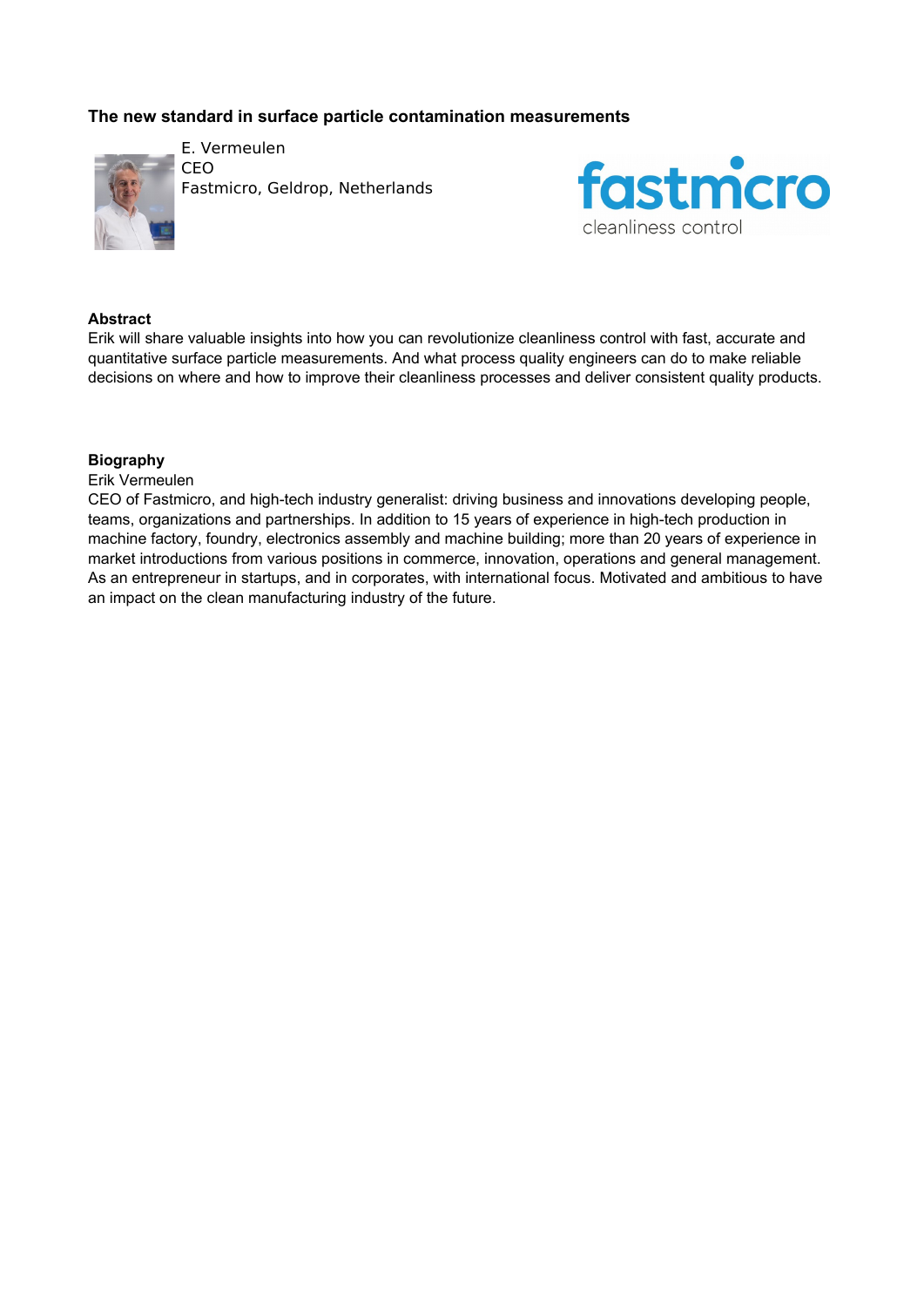## **How Edge Computing Enables Predictive Valve Maintenance in the Semiconductor Industry**



H. Klingstedt Senior Project Manager Smart Systems Hub, Dresden, Germany



#### **Abstract**

In the presented use case, the goal was to replace the monitoring of production-critical ultra-pure water valves at the Dresden site of challenge owner GLOBALFOUNDRIES with a suitable AI-based sensor solution. Sensor-based monitoring of valves ensures predictive maintenance and uninterrupted production, not just in chip manufacturing. Defects in valves were previously unpredictable at challenge owner Globalfoundries - a U.S. semiconductor manufacturer with over 16,000 employees worldwide and the largest and most modern semiconductor plant in Europe.

The scalable edge computing solution, developed jointly with Coderitter, Globalfoundries, Infineon, Sensry, T-Systems and a hub team, is based on special sensors that provide acoustic data. Attached to the valve a small multisensorplatform as a smart sensor edge device enables the fusion, analyzation and classification using machine learning algorithms. The solution also includes the forwarding of the data to the cloud and the clear presentation in dashboards.

On the one hand, the case is highly relevant in the context of the worldwide lack of semiconductor chips. Creating "virtual" capacity by using AI-based predictive Maintenance solution is promising action not only for production plants of Globalfoundries but the whole industry. Finally, we will look at how solutions can be developed for companies at different stages of technology and market maturity and how this helps European industry from startups to large companies.

#### **Biography**

Career start as assistant to the board of directors at an automotive supplier group.

Support of projects in supply chain and supplier management of C and E-Class series.

2016 as in-house consultant, design of digital transformation with introduction of PLM and SAP systems. From 2020 onwards, specialisation in innovation management and support of co-innovation formats as well as projects in digitalisation consulting in the Smart Systems Hub.

Developing innovative IoT testbeds and MVPs by guiding different project partners as well as cross-sector technology experts (industry, SMEs, start-ups) through an innovation process.

Focus lies fast integration of IoT technologies and AI to solve a problem and align them in such a way that companies succeed in process improvements and develop new business models.